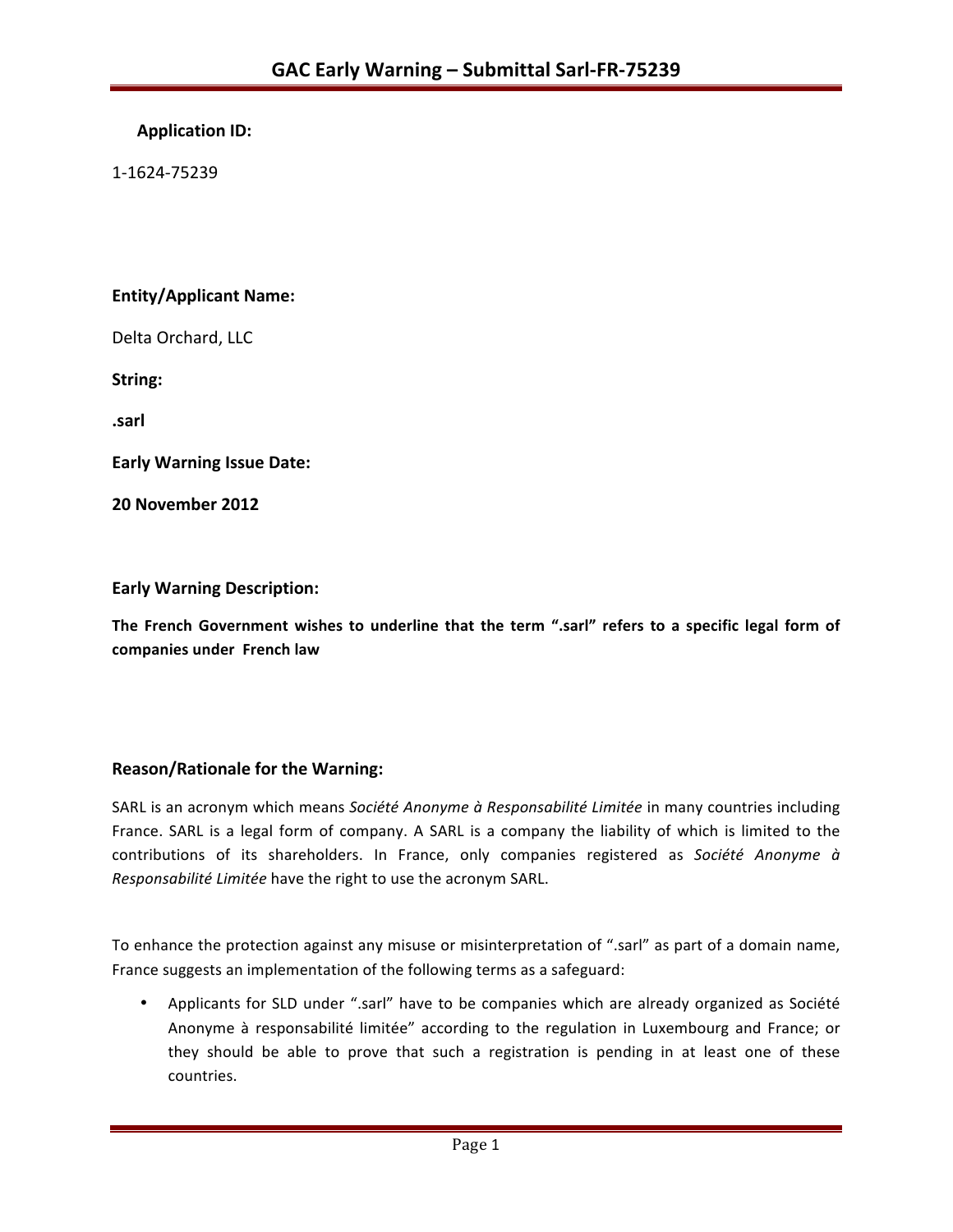• Applicants for SLD under ".sarl" have to prove that they are subject to liability as a SARL by providing a full set of valid documents from their respective jurisdiction.

### **Supporting Countries (Optional):**

**Possible Remediation:** 

**Further Notes from GAC (Optional):** 

## **Instructions for Applicant**

## **ICANN** strongly encourages that the applicant work with relevant parties as soon as possible to address the concern voiced in the GAC Early Warning.

Upon receipt of this GAC Early Warning, the applicant has 21 calendar days to inform the GAC and ICANN, through the TLD Application System (TAS), of its decision to either withdraw or continue with the application. If the applicant does not notify the GAC and ICANN within 21 days of receiving the GAC Early Warning of its decision. The application will not move forward with the evaluation process.

#### **Asking questions about your GAC EW**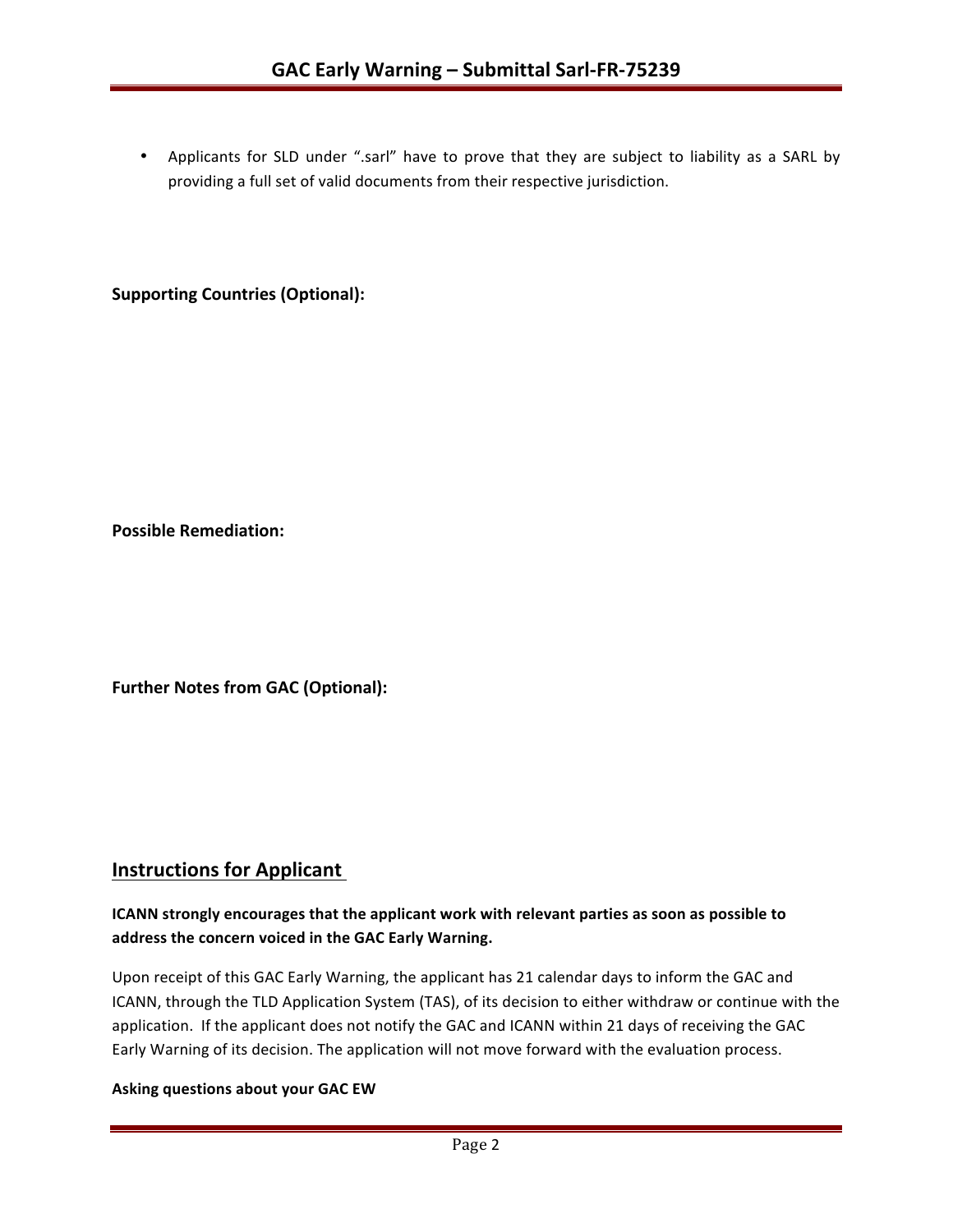If you have questions or need clarification about your GAC Early Warning, please contact {TBD}. As highlighted above, ICANN strong encourages applicant's to contact {TBD} as soon as practical to ensure you are able to move to the next steps within the 21 day allotted time period.

#### **Continuing with your application**

If the applicant chooses to continue then they must complete the "Applicant's Response" section below notifying the GAC of intended actions, including the expected completion date, and remit their response to {need to define where this will be sent} within 21 days. Separately, the applicant must indicate in TAS its intention to continue with their application.

To complete these tasks the applicant must perform the following steps:

- 1. Log into TAS
- 2. Open the GAC Early Warning task
- 3. Click on the "Continue" button
- **4.** Separately, submit the GAC EW with the completed "Applicant Response" section to {TBD }

#### **Withdrawing your application**

Applicants choosing to withdraw must notify ICANN and the GAC within the 21-day window to be eligible for a refund of 80% of the evaluation fee (USD 148,000).

To receive the 80% refund, within 21-days the applicant must perform the following steps:

- 1. Log into TAS
- 2. Open the GAC Early Warning task
- **3.** Click on the "Withdraw" button

#### For questions please contact: gacearlywarning@gac.icann.org

#### **Applicant Response:**